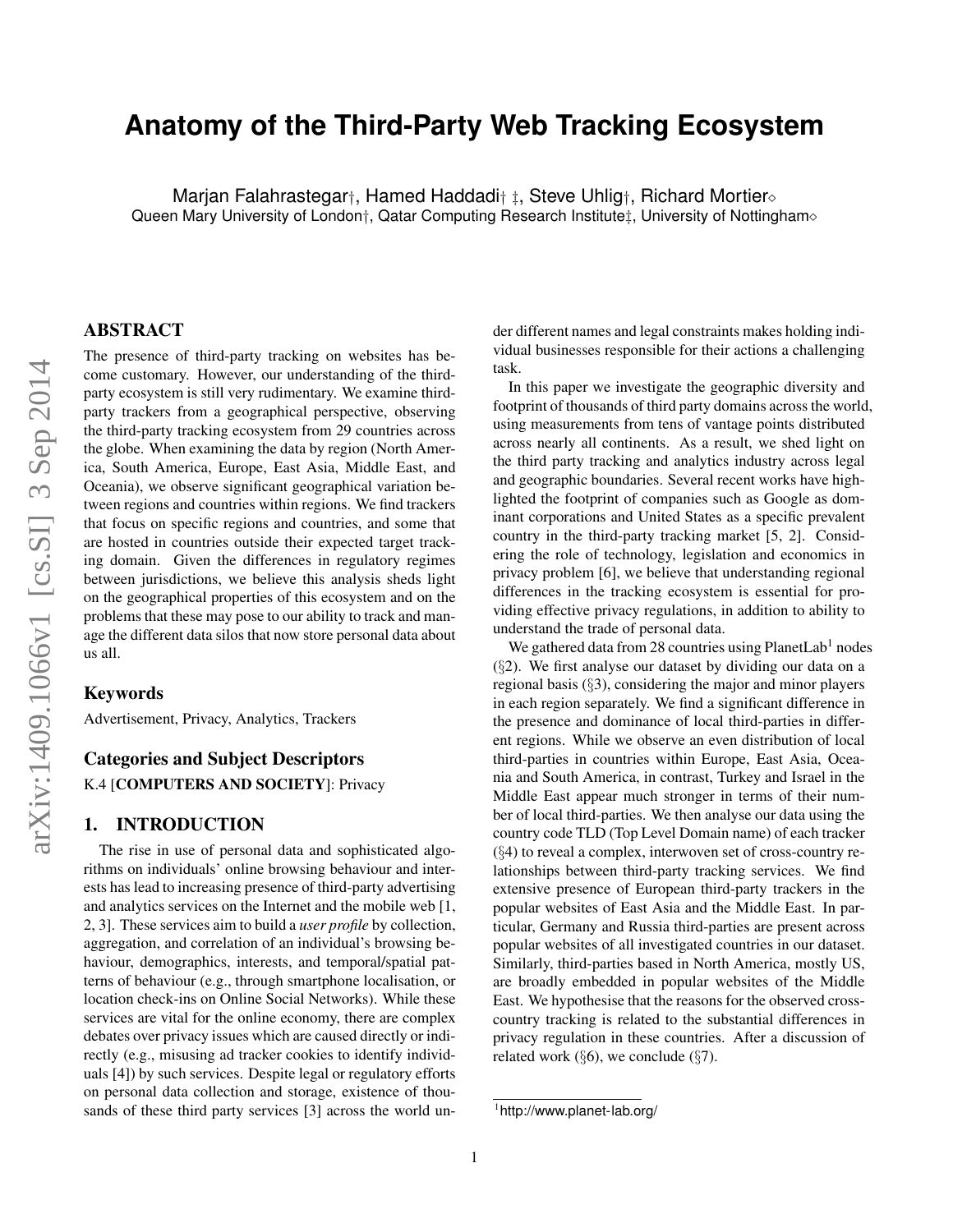| Region        | Country                                                                                                               |
|---------------|-----------------------------------------------------------------------------------------------------------------------|
| North America | Canada, US                                                                                                            |
| South America | Argentina, Brazil, Ecuador                                                                                            |
| Europe        | Belgium, France, Germany, Greece, Hungary,<br>Italy, Netherlands, Norway, Russia, Slovenia,<br>Sweden, United Kingdom |
| East Asia     | China, Hong Kong, Japan, Korea, Taiwan                                                                                |
| Middle East   | Israel, Jordan, Qatar, Turkey                                                                                         |
| Oceania       | Australia, New Zealand                                                                                                |

Table 1: The countries for which we collected data and their assigned region.

## 2. DATA COLLECTION

In this section we describe our data collection methodology. We extended Krishnamurthy's Firefox extension [7] to log cookies,  $Etags^2$ , and browser local storage. We then ran this script against the Alexa top-500 popular websites in each country listed in Table 1, storing details of the observed third-party for later analysis. All our data was obtained between 28 March 2014 and 28 April 2014. To minimise pollution between consecutive visits, a bash script creates a new user profile and ensures that the local cache is cleared before each website is visited and the extension runs. We used PlanetLab's infrastructure [8] nodes in 28 different countries to gain access across the globe. In addition to the Planet-Lab servers, we also ran our scripts on a computer located in Qatar as PlanetLab's coverage in the middle-east is not as strong as elsewhere. Unfortunately, a paucity of Planet-Lab nodes in Africa coupled with the failure of our scripts to complete successfully on the few nodes in Africa that we could try, we cannot present data pertaining to Africa. 2. DATA COLLECTION<br>
1. a some seculo we describe the same of the same of the same of the same<br>
The interaction media of the same of the same of the same of the same of the same of the same of the same of the same of the s

To identify third-party websites, our Firefox extension employs the combination of the *domain* and *adns* approaches explained by Krishnamurthy & Wills [2]. A third-party site is identified as one whose second-level domain and ADNS (Authoritative DNS) server differ from the second-level domain name and authoritative DNS server of the origin site. Use of the authoritative DNS server allows us to classify cases such as bbc.co.uk and bbci.co.uk correctly, observing that both belong to the same company even though the second-level domains are different.

In visiting the Alexa top-500 websites in 28 countries from different regions of the world, we visited a total of 6497 unique websites and identified 6817 third-party trackers. We observed the presence of third-parties on the over 80% of the visited websites. Qatar (814), Korea (769) and Hong Kong (726) are the top three countries in terms of number of third-party trackers, while the United Kingdom (397), Jordan (330) and Belgium (274) are the bottom three. We group countries into six geographical *regions*: North America, South America, Europe, East Asia, Oceania and the Middle East. Table 1 shows the investigated countries and



Figure 1: The strength of countries in terms of number of local third-party services.



Figure 2: Web Index ranking vs Locally hosted thirdparties

the regions to which they belong. Overall we detect the highest numbers of third-party trackers in Europe (3378) and East Asia (2009). Normalising by the number of countries in each region, we see that the North America, Oceania and the Middle East are the regions with the highest average numbers of third-party services.

## 3. REGIONAL ANALYSIS

We begin our regional analysis by counting the number of third-parties which are physically hosted in the countries of our study. We rely on the geoiplookup utility to determine the country in which each observer third-party resides. Our results are shown in Figure 1, with circle diameter representing the number of third-parties located in each country. We can see that locally hosted third-parties in countries across Europe, East Asia and Oceania regions are relatively evenly distributed, whereas, in North and South America and the Middle East there are substantial variations. For example, in the Middle East, Turkey and Israel have many more local third-parties than other countries in that region. In general we found North America, Germany and China with the highest number of locally hosted third-parties. After looking at this result one natural question that may arise is the correla-

<sup>2</sup> http://www.w3.org/Protocols/rfc2616/rfc2616-sec14.html#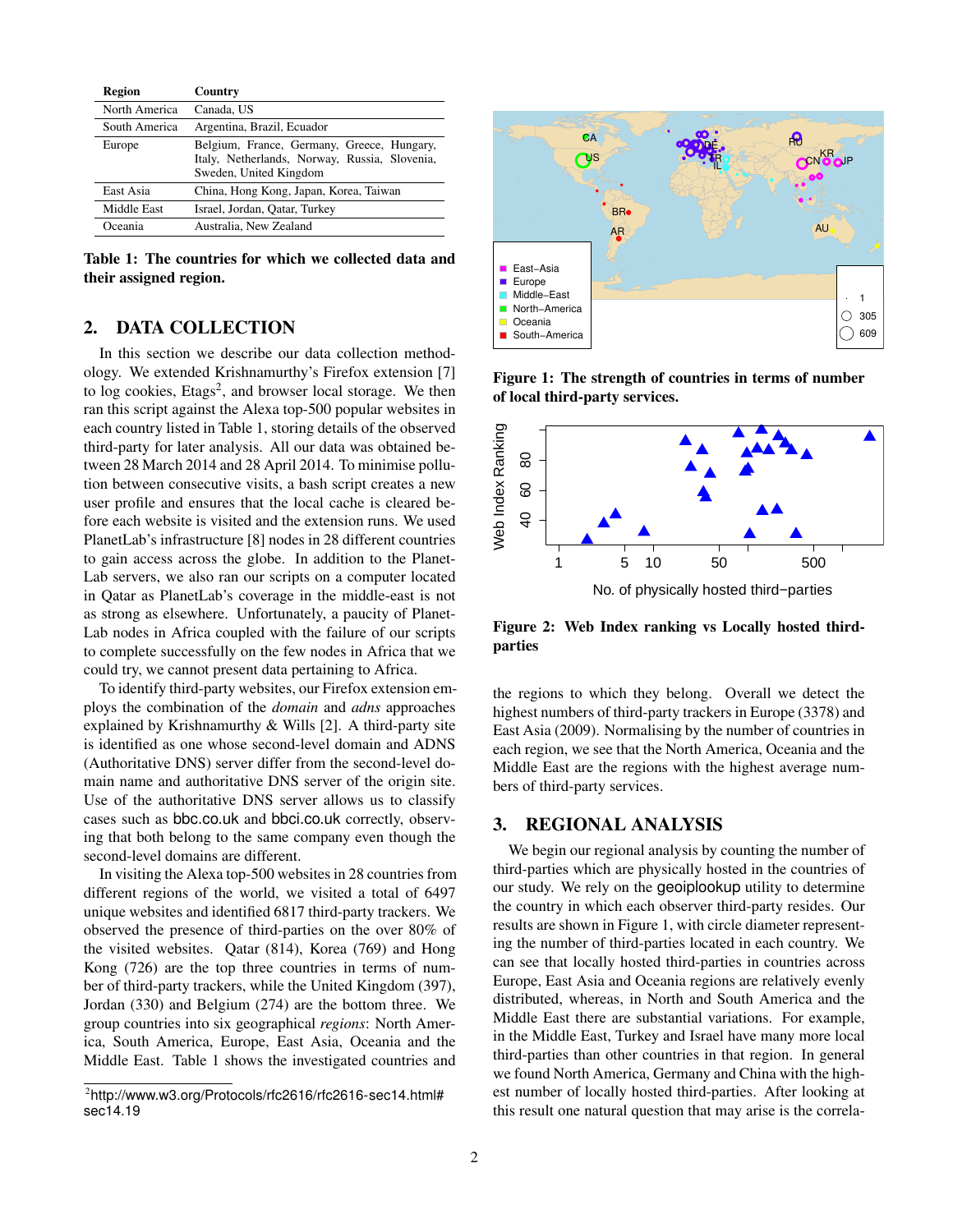

Figure 3: Distribution of aggregated domains presents the existence of companies with tens of third-party trackers.

| Company(#Domains)      | Company(#Domains)    |
|------------------------|----------------------|
| google_family (42)     | elender.hu (9)       |
| verisigngrs.com (27)   | gabia.com (9)        |
| microsoft.com (19)     | indom.com $(9)$      |
| aol_family (18)        | schibsted-it.no (9)  |
| sakura.ad.jp (17)      | taobao.com (9)       |
| firstns.de $(15)$      | tonline.hu (9)       |
| netnames.net (15)      | iponweb.net (8)      |
| transip.nl (15)        | knet cn(8)           |
| yahoo_family (14)      | sanomaonline.hu (8)  |
| register.it $(13)$     | baidu_family (7)     |
| sina_family (12)       | adresseavisen.no (7) |
| conversant_family (11) | atcom.gr $(7)$       |
| qq.com(11)             | bbend.com (7)        |
| registercom $(10)$     | comodogroup.com (7)  |
| regtime.net $(10)$     | ebay.com (7)         |
|                        |                      |

Table 2: Top-30 identified companies with the highest number of aggregated domains.

tion between Web-based advancement and number of locally hosted third-parties across countries. To answer this question, we used the Web Index [9] that is provided by WWW Foundation led by Tim Berners-Lee. The index , first released in 2012 and updated in 2013, measures the contribution of Web in 81 countries using four factors: "Universal Openness" for communication infrastructure, "Freedom and Openness" for citizen rights of information, opinion and online privacy, "Relevant content" for accessibility of relevant information based on gender and language, "Empowerment" for impact of the Web on society, economy and politics. Figure 2 presents the scatterplot for Web Index ranking against locally hosted third-parties per country. We observe that the majority of countries with high ranking have actually high number of locally hosted third-parties. Turkey, Hungary, Russia and China constitute four exceptions with over 100 locally services while they are ranked below 50.

We carry on our analysis by identifying dominant thirdparties in each region after aggregating third-parties within their parent company, identified through a combination of three methods. First, we used Collusion's dataset [10] to detect third-parties belonging to the same company. We manually inspected this dataset for any changes using websites

| Company                 | Domain                                                                                                                                                                                                                                                                                                                                                                                                                                                                                                                                                                                                                                                                                                                                                                                                                                                                                                                                         |  |  |  |  |
|-------------------------|------------------------------------------------------------------------------------------------------------------------------------------------------------------------------------------------------------------------------------------------------------------------------------------------------------------------------------------------------------------------------------------------------------------------------------------------------------------------------------------------------------------------------------------------------------------------------------------------------------------------------------------------------------------------------------------------------------------------------------------------------------------------------------------------------------------------------------------------------------------------------------------------------------------------------------------------|--|--|--|--|
| AddThis                 | addthis.com, addthiscdn.com, addthisedge.com                                                                                                                                                                                                                                                                                                                                                                                                                                                                                                                                                                                                                                                                                                                                                                                                                                                                                                   |  |  |  |  |
| AOL                     | aol.com.<br>advertising.aol.com,<br>atwola.com,<br>advertising.com,<br>adsonar.com,<br>Tacoda.com,<br>pictela.net, huffingtonpost.com, huffpost.com,<br>huffpo.net, mapquestapi.com, 5min.com, aol-<br>cdn.com, goviral-content.com, srvntrk.com blog-<br>smithmedia.com, mirabilis.com, mqcdn.com                                                                                                                                                                                                                                                                                                                                                                                                                                                                                                                                                                                                                                             |  |  |  |  |
| Adobe                   | omniture.com, 2o7.net, demdex.net                                                                                                                                                                                                                                                                                                                                                                                                                                                                                                                                                                                                                                                                                                                                                                                                                                                                                                              |  |  |  |  |
| Amazon                  | cloud-<br>amazonaws.com, images-amazon.com,<br>front.net                                                                                                                                                                                                                                                                                                                                                                                                                                                                                                                                                                                                                                                                                                                                                                                                                                                                                       |  |  |  |  |
| AudienceScience         | revsci.net, wunderloop.com                                                                                                                                                                                                                                                                                                                                                                                                                                                                                                                                                                                                                                                                                                                                                                                                                                                                                                                     |  |  |  |  |
| Baidu                   | baidustatic.com,<br>hao123.com,<br>baidu.com,<br>hao123img.com,<br>bdstatic.com,<br>bdimg.com,<br>hao123.com.br                                                                                                                                                                                                                                                                                                                                                                                                                                                                                                                                                                                                                                                                                                                                                                                                                                |  |  |  |  |
| <b>Burst Media</b>      | burstnet.com, blinkx.com                                                                                                                                                                                                                                                                                                                                                                                                                                                                                                                                                                                                                                                                                                                                                                                                                                                                                                                       |  |  |  |  |
| ComScor                 | scorecardresearch.com,<br>voicefive.com,<br>se-<br>curestudies.com, sitestat.com                                                                                                                                                                                                                                                                                                                                                                                                                                                                                                                                                                                                                                                                                                                                                                                                                                                               |  |  |  |  |
| Conversant (ValueClick) | conversantmedia.com,<br>awltovhc.com,<br>kdukvh.com, qksrv.net, apmebf.com, ftjcfx.com,<br>tqlkg.com, yceml.net,<br>dotomi.com,<br>medi-<br>aplex.com, lduhtrp.net                                                                                                                                                                                                                                                                                                                                                                                                                                                                                                                                                                                                                                                                                                                                                                             |  |  |  |  |
| Facebook                | facebook.com, facebook.net, fbcdn.net                                                                                                                                                                                                                                                                                                                                                                                                                                                                                                                                                                                                                                                                                                                                                                                                                                                                                                          |  |  |  |  |
| Google<br>Nielson       | doubleclick.net.<br>youtube.com,<br>blog-<br>blog.com, android.com,<br>ajax.googleapis.com,<br>googlesyndication.com,<br>doubleclick.com,<br>youtube.googleapis.com,<br>blogger.com, chan-<br>nelintelligence.com,<br>content.googleapis.com,<br>googletagmanager.com,<br>2mdn.net.<br>youtube-nocookie.com,<br>blogger-<br>comments.googlecode.com,<br>eedburner.com,<br>fonts.googleapis.com,<br>googleusercon-<br>blogspot.com,<br>tent.com,<br>ytimg.com,<br>gmodules.com,<br>goo.gl,<br>googlevideo.com,<br>wordtechnews.blogspot.com, invitemedia.com,<br>googleadservices.com, gstatic.cn, ggpht.com,<br>orkut.com, googleadsserving.cn,<br>gstatic.com,<br>recaptcha.net,<br>google-analytics.com,<br>javaplugins.googlecode.com,<br>urchin.com,<br>googleapis.com,<br>maps.googleapis.com,<br>translate.googleapis.com,<br>googlecode.com,<br>google.com, www.googleapis.com, googlecom-<br>merce.com<br>mrworldwide.com, nielson.com |  |  |  |  |
|                         |                                                                                                                                                                                                                                                                                                                                                                                                                                                                                                                                                                                                                                                                                                                                                                                                                                                                                                                                                |  |  |  |  |
| Quantcast<br>RadiumOne  | quantcast.com, quantserve.com<br>radiumone.com, gwallet.com, po.st                                                                                                                                                                                                                                                                                                                                                                                                                                                                                                                                                                                                                                                                                                                                                                                                                                                                             |  |  |  |  |
| 247 Real Media          | realmediadigital.com,<br>realmedia.com,<br>rm-<br>lacdn.net, 247realmedia.co.kr                                                                                                                                                                                                                                                                                                                                                                                                                                                                                                                                                                                                                                                                                                                                                                                                                                                                |  |  |  |  |
| Sina                    | sinaimg.cn,<br>leju.com,<br>weibo.com,<br>sinajs.cn,<br>sinauda.com,<br>sinajs.js, wedn.cn,<br>sinahk.net,<br>sina.com.cn,<br>sinacdn.com,<br>appsina.com,<br>sinahk.net                                                                                                                                                                                                                                                                                                                                                                                                                                                                                                                                                                                                                                                                                                                                                                       |  |  |  |  |
| Sizmek                  | serving-sys.com,<br>peer39.net,<br>republicpro-<br>ject.com                                                                                                                                                                                                                                                                                                                                                                                                                                                                                                                                                                                                                                                                                                                                                                                                                                                                                    |  |  |  |  |
| Twitter                 | twitter.com, ,twimg.com                                                                                                                                                                                                                                                                                                                                                                                                                                                                                                                                                                                                                                                                                                                                                                                                                                                                                                                        |  |  |  |  |
| Yahoo                   | yahoo.com,<br>flickr.com,<br>yieldmanager.com,<br>bluelithium.com, overture.com, yahooapis.com,<br>staticflickr.com, yldmgrimg.net, maktoob.com,<br>xtendmedia.com,<br>sstatic.net,<br>yahoo.net,<br>yimg.com, zenfs.com                                                                                                                                                                                                                                                                                                                                                                                                                                                                                                                                                                                                                                                                                                                       |  |  |  |  |

Table 3: Top-20 companies and their third-party domains.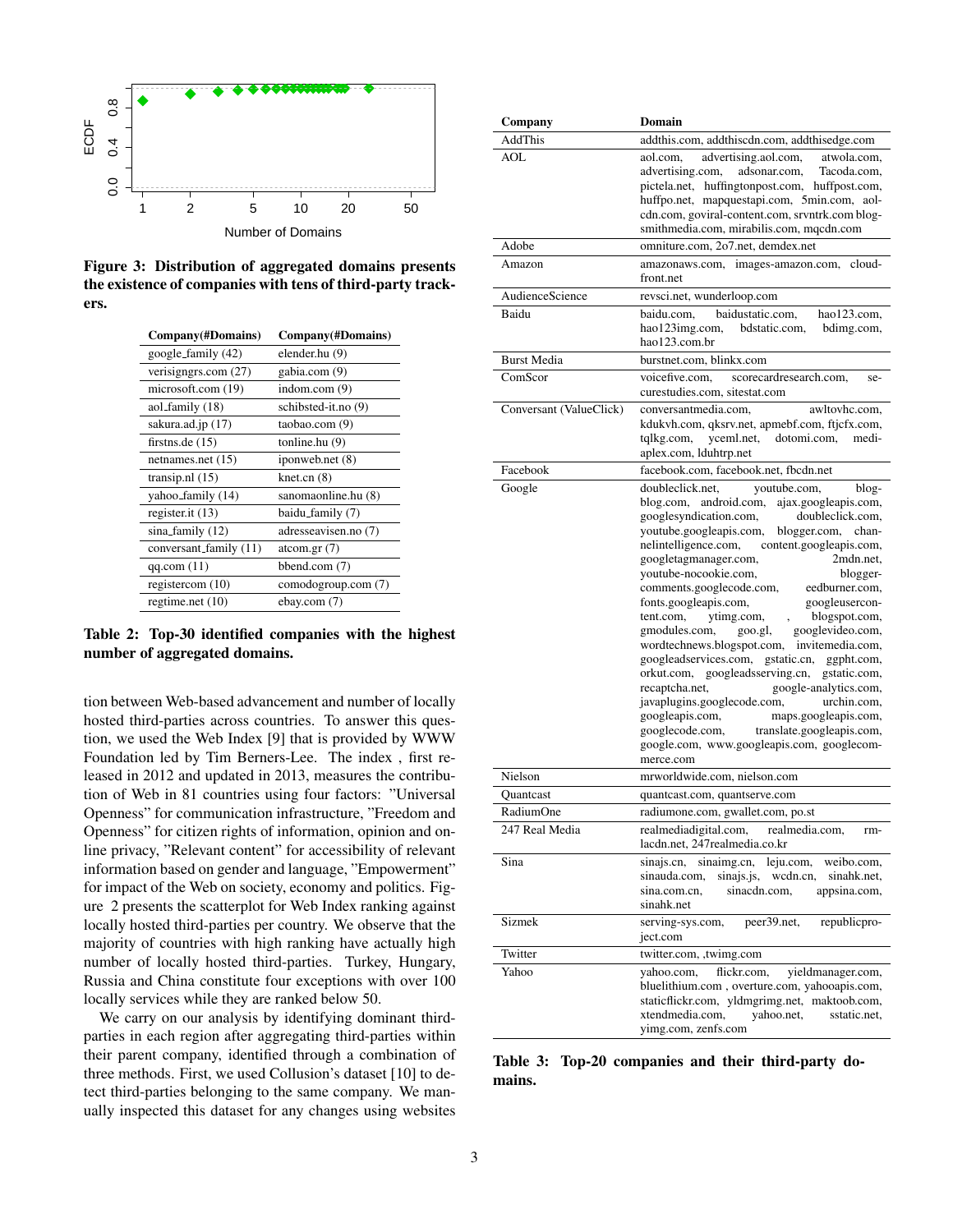and wiki pages of the companies involved. Second, we used the e-mail addresses of third-party domains obtained by querying their SOA (Start of Authority)record (i.e., reapplying the adns method). However, the email address is often unhelpful if it is a general account from a cloud, CDN or DNS service. For example, awsdns-hostmaster@amazon.com is the email address of all third-parties hosted on Amazon Web Services, and dns-admin@google.com is assigned for all services hosted on Google App Engine. We identified the unhelpful email addresses if their email domain name belongs to the known CDN and DNS services, or keywords in the email domain indicate such services. Intead for these cases, we used the organization indicated in their whois records when available, else we assumed the thirdparty has no parent company.

The distribution of aggregations we carried out is shown in figure 3. The size of the parent companies varies considerably: some appear to own tens of third-party trackers while others have fewer than five. Table 2 shows the top-30 identified companies with the highest number of aggregated third-parties. The well-known advertising-related (e.g., analytics, ad trackers) companies are presented in *company name family* format. Moreover, the aggregated domains of such companies are listed in Table 3. We found, unsurprisingly, that Google, AOL and Yahoo appear to own the largest number of third-party trackers. We present the hierarchy of the top-four big companies, acquisitions and their trackers in Appendix 7.

As well as the well-known services such as Google, we also observed some less well-known third-party services, spread across almost all regions. We present the top-20 in each region in Figure 4. We found third-party services belonging to Google, Amazon and Facebook roughly in the same position throughout our investigated regions (top four) while Yahoo, compared with other regions, has a notably higher position (second place) in Europe (Figure 4(c)) and South America (Figure 4(b)). This difference in South America is due to the high number of occurrences of the Yahoo third-party requests in Ecuador (4304; 10% of the third-party websites in South America). Similarly, Slovenia, Norway and Hungary contribute most in Europe (Figure 4(c)).

Beside the most famous players, we identified other thirdparty services with extensive presence across all regions. For example, scorecardresearch belongs to comScore Inc., an analytics company, netdna-cdn, belongs to NetDNA, a CDN company, and quantserve belongs to QuantCast, a behavioural advertising company, almost appeared in all regions, except for the absence of netdna-cdn in East Asia. This presence implies a growing competitiveness of such businesses across the regions.

In addition to the global third-party services, we observed a notable presence of local third-parties in specific regions such as East Asia and Europe. We remind that local thirdparties are those services which are physically located in the related region. In East Asia (Figure 4(f)), 11 cases from the

| TLD                       | <b>Number</b> |
|---------------------------|---------------|
| .com                      | 3605          |
| Country Code              | 1654          |
| .net                      | 793           |
| Other (e.g., .biz, .asia) | 444           |
| .org                      | 114           |

Table 4: The proportion of different Top Level Domain names of the third-parties.

top-20 are based in this region (e.g., sina\-family, tabaocdn. com); in Europe (Figure 4(c)), 4 services amongst those presented are mainly found in European countries (DE-based: adtech.de; FR-based: criteo.com,smartadserver.com; GBbased badoocdn.com). On the other hand, in Oceania and South America, there are far fewer local third-parties (one out of top-20) and in the Middle East there are none in the top-20.

We next examine the ecosystem of third-party trackers in different regions to find out how this ecosystem looks like if we put the dominant and popular players aside. We also investigate "unconventional" third-party services and their distribution in different regions. In our analysis, we excluded all those third-party websites that had a country code or a popular TLD name (com, org or net). This left us with about  $4\% (= 235)$  of the total identified third-party trackers. Table 4 shows the proportion of different TLDs amongst the thirdparties.

Figure 5 shows the top-10 atypical third-parties in each region, which appeared in over 50% of the countries of that group. It is notable that amongst these atypical services, some are globally active. We identified three cases amongst the top ten: simpli.fi (a US-based ad tracker), trafficfactory. biz (a Netherlands-based advertising agency) and adap.tv (a US-based ad broker) that appeared in most of the regions of our dataset, denoted by (\*) in the above figures.

Atypical services are almost equally spread across countries in Oceania (Figure 5(d)), Europe (Figure 5(c)) and South America (Figure 5(b)), whereas in other regions the occurrence of small services is unequal amongst countries of each region. For example, in East Asia (Figure 5(f)) and the Middle East (Figure 5(e)), Taiwan and Qatar have high occurrence of the services in comparison with other countries in their own group.

In terms of region specific services, we identified a Denmark based ad serving third-party,emediate.eu, which mostly provide services in northern and central Europe such as Sweden, Norway, and Germany (Figure 5(c)). We did not observe regional small services in other groups. However, the presence of some overseas services such as a Spain based web hosting, abcimg.es, in South America (Figure 5(b)) and US governmental services such as usa.gov in Oceania (Figure 5(d)) is of interest.

## 4. PER-COUNTRY ANALYSIS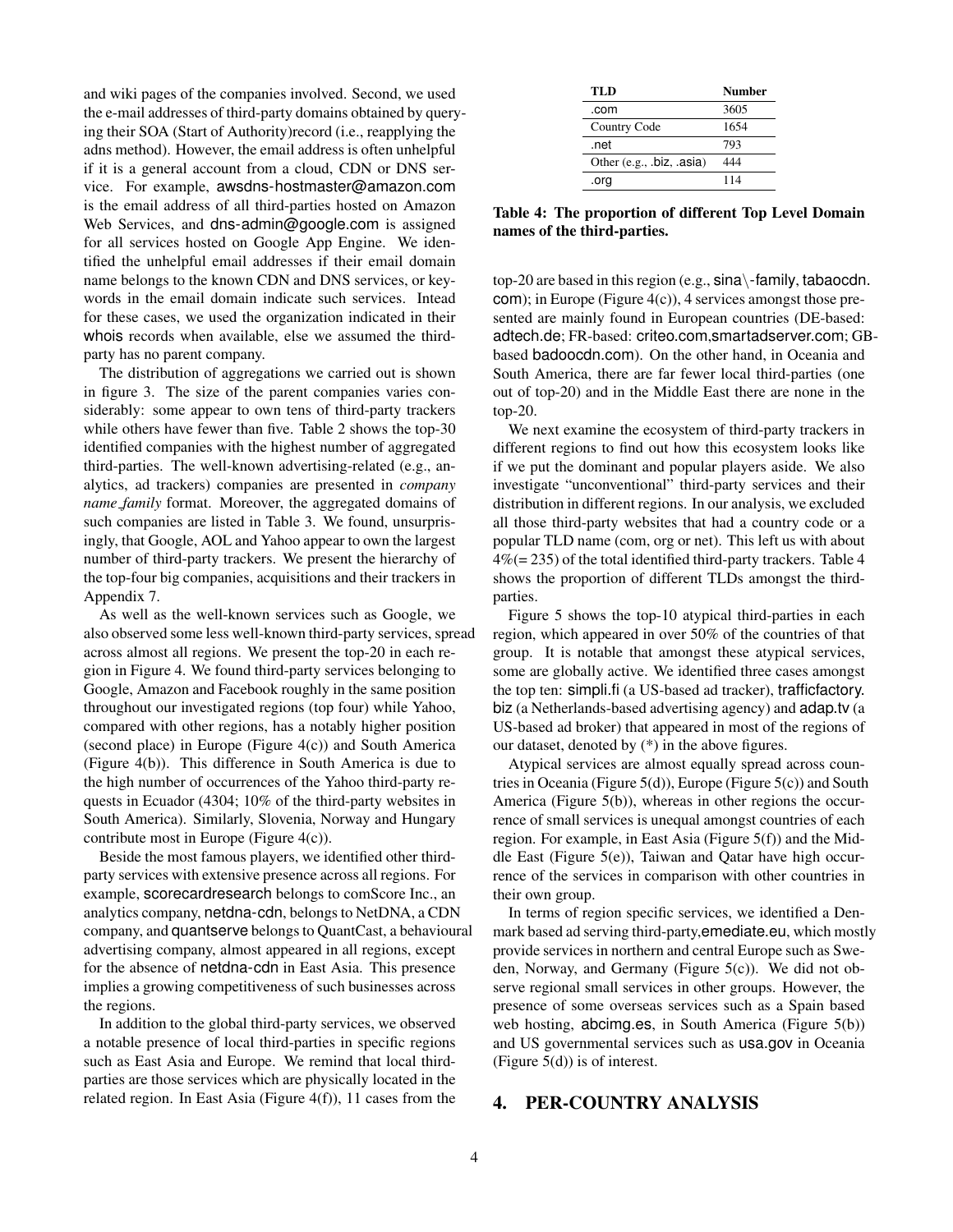

Figure 4: Top-20 third-party websites by region. Occurrence count for each third-party is displayed above each bar.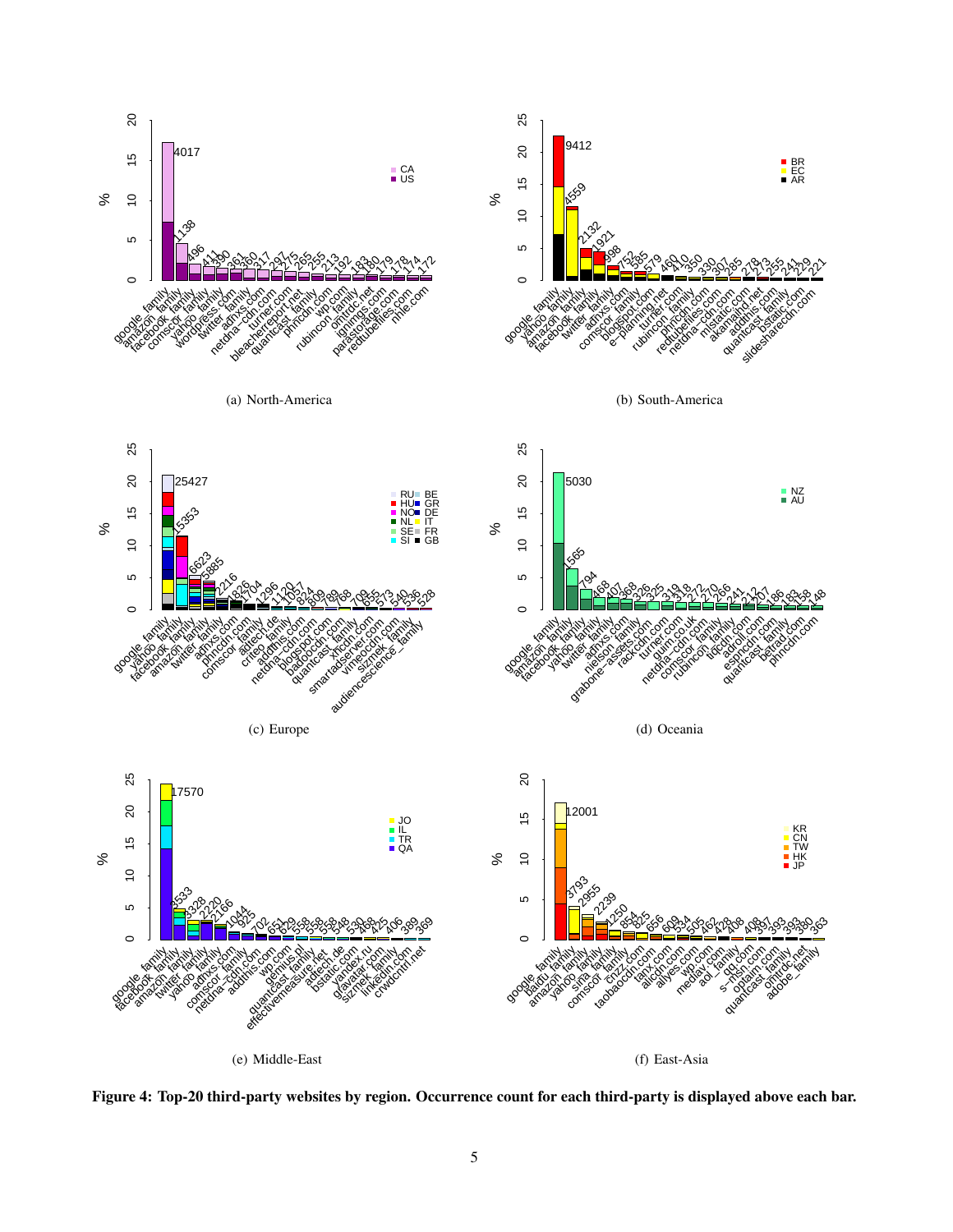

Figure 5: Top-10 small third-party websites in East Asia and Middle East. Globally observed sites are indicated by \*.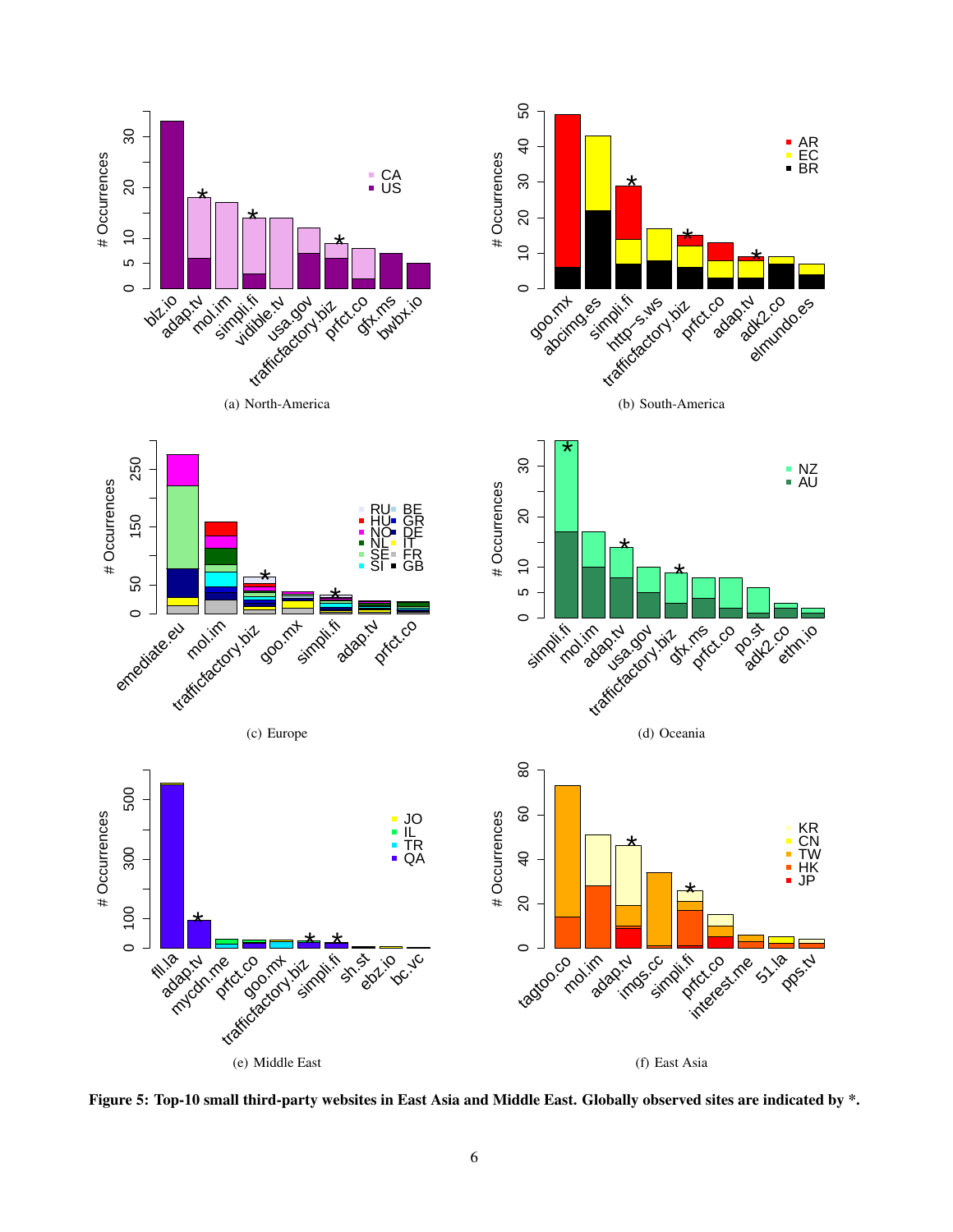

(a) x-axis: country code  $& y$ -axis: Alexa ranking

(b) x-axis: physical location  $&$  y-axis: Alexa ranking

(c)  $x$ -axis &  $y$ -axis: physical location

g NO NL SE

QALIRUO US CAU NZ TWO HK KR JP AR EC BR RU HG B FR IT DE GR BE SI

First Party Geolocation



In this section we look at the presence of the overseas third-party trackers in each country and region. We focus on a specific subset of third-parties which their TLD is a country code e.g., the TLD of yadro.ru is the country code of Russia, we refer to them as *locally named* third-parties. For this purpose, we exclude all third-parties with non Country Code TLD (CCTLD) as well as those which their CCTLD is not corresponding to the countries in our list. Our method is lower-bound for US-named third-parties because some TLDS such as gov is very popular for American domain names which we exclude them. We identified 1654 (24%) unique third-parties with CCTLD amongst the other TLDs which are listed in the table 4.

We examine the penetration of locally named third-parties across popular websites of countries (based on top 500 Alexa ranking) where they do not belong to. The heat map in Figure  $6(a)$  demonstrates such presence. The y-axis shows the country which visited website is popular in, while the  $x$ axis corresponds to the CCTLD of third-parties which appeared in the visited sites. For example, the third row shows that the websites which are popular in Turkey embed some third-party trackers from Germany, Russia, United States and Turkey. In general, we found United States, Russia and Germany to be the countries with the locally named thirdparties across popular websites of almost all countries in our dataset. Amongst other European countries, Norwegian and Sweden third-parties have a similar and notable presence in each other popular websites. One explanation for such presence is that a website can be popular in more than one country therefor its locally named third-party is considered as an overseas in other countries in which the website is popular. Another reason can stem from the difference between the country which a third-party CCTLD implies and the country where it is physically hosted. To investigate this possibility, we examined the correspondence between CCTLDs and the location of the third-parties. We found most of the CCTLDs corresponding to their actual physical location. Heat map 6(b) presents this result which is very similar to the heat map 6 except for those third-parties that their CCTDLs were not corresponding to their physical location. For instance locally named third-parties of Italy and Canada amongst popular websites of Qatar in the first row of figure6(a) are not present at the corresponding row in the figure 6(b) since they were not physically hosted in Italy and Canada. On the other hand, US-based locally named thirdparties appear stronger which is due to the presence of some locally named third-parties which their TLD refers to another country rather than US. The presence of Sweden-based third-parties amongst popular websites in China is another revealed interesting point in this examination.

So far we observed the considerable presence of locally named third-parties of some specific countries across popular websites of various other countries. We carry on our investigation to identify overseas third-parties using different approach, based on purely physical location of visited websites and locally named third-parties. So that we assign countries to the visited websites using their physically hosted location instead of where they are popular in as we did so far. In contrast to US, in countries of South America there is no overseas third-parties across the websites located there neither third-parties based in these countries being present across websites of other countries with slight exception for the websites based in North America. Similar to the previous examination, we identify the country of the locally named third-parties based on their physical location. The heat map of figure 6(c) presents this result. Clearly, US has a unique situation; While across the majority of countries, with few exceptions, there are consid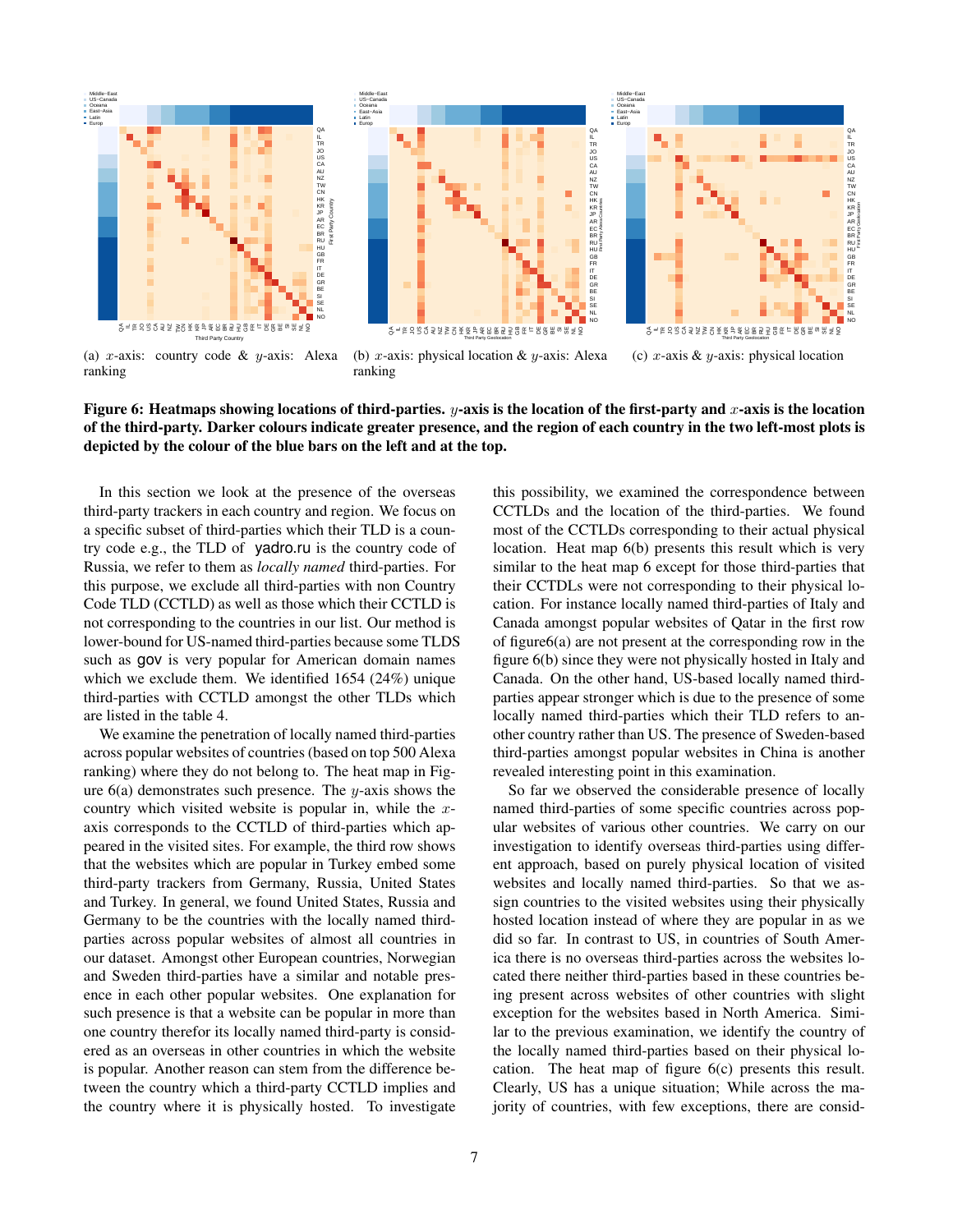erable number of locally named third-parties based in US, there are third-parties located in majority of countries which are embedded inside US-based websites. Similar to the both previous examinations, the presence of locally named thirdparties hosted in Germany, North America and Russia is high amongst websites located in Israel and Turkey. However, we dont observe any third-party from these countries amongst websites located in the other countries of Middle East (Qatar and Jordan) neither amongst other regions except European countries and US in North American region. On the other hand we observe slight presence of third-parties hosted in Middle East countries except Qatar across websites located in Great Britain.

We would like to clarify that the importance of presence of overseas third-parties is due to their possible access to the users information from various countries who are visiting those popular websites. Considering various studies reporting the access of third-party trackers to the user's personally identifiable information such as full name, email or even very sensitive information including user's health condition, in addition to the growing trend of Web data surveillance by different governments, learning about countries which potentially have access to user information is helpful to understand the flow of data collection.

## 5. DISCUSSION

In the previous section, we observed the presence of the overseas third-parties located in US, Germany and Russia amongst websites of almost all countries. This implies, not surprisingly, access to and potentially storage and processing of users' data from countries other than those where the first party service is hosted. We now briefly examine one hypothesis for this behaviour, that it is driven by the differing data protection and online privacy rules in key countries in those regions. Afterwards, we discuss the role of such regulation in the presence of third-party services.

The EU regulatory framework has a clear and comprehensive set of rules for data protection. This means that all businesses located in any members of the European Union should comply with such regulations. In terms of online privacy, according to the Directive 2002/58/EC and its amendment 2009/136/EC, known as ePrivacy Directive, websites which are using cookies or other technologies to collect user data should clearly inform users about such process and ask for their opt-in consent as soon as website is loaded on user's machine. Similarly, in Australia, any entity that collects personal information should notify user about that, however, the notification can be provided after actual data collection [11]. In US, in contrast to EU and Australia, there is no single, specific law that regulates the collection and use of personal data. Therefore, the related laws varies in different states as well as in different business sectors. The situation in countries such as China and Turkey becomes more ambiguous since there is no specific data protection law. We summarise

the current regulation frameworks regarding data protection and international data transferring in the Table 5.

Despite the existence of data protection regulations in many countries, and growing attention to the online privacy issues, the implementation and enforcement of such rules are not consistent with the laws in theory. For example, Germany has not implemented ePrivacy Directive, therefore, there is no requirement for active opt-in consent, e.g., by clicking on a pop-up window. It's suggested that browser cookie settings would remain adequate. While in UK having user opt-in consent is mandatory. In Russia, data protection rules have many similarities with the EU directives, however, the inconsistencies and complexity in the regulations lead to very limited enforcement of law. In US, on the other hand, with totally different approach of jurisdiction system (relying more on self-regulatory and guidelines) monitoring businesses is more complicated. These differences suggest the effect of implementation and enforcement of law on highly presence of third-party services in specific countries like US, Germany and Russia.

We should note that other factors such as technological advancement and political approaches could be influential in this field. Germany act as a commercial hub in Europe as well as owning the most advanced digital infrastructure such as DE.CEX, the largest Internet exchange point in the world. Russia based third-parties in Asia and Middle East is aligned with the general doctrine of the Russian government to broaden relationship with these regions [12].

#### 6. RELATED WORK

A number of studies have analyzed third-party trackers from different points of view. Krishnamurthy & Wills [2] investigated the expansion of third-party trackers from 2005 for a period of three years. They showed how tracking has changed with time and the acquisitions of various companies. They had previously analysed the growing association between first-party and third-parties in [7]. In [13], they examined the access of third-parties to personal information based on the category of the first-party website in which they are embedded. They found that websites providing health and travel-related services disclose more information to third-parties than other types of websites.

Roesner et al. [14] proposed a framework for classifying the behaviour of web trackers based on the scope of the browsing profile they produce. They show the spread of the identified classes amongst the top 500 websites in the world. Gomer et al [15] focused on the network aspects of third-party trackers in three search markets. They show a consistent network structure across different markets as well as high efficiency in exchanging information among thirdparties. Mayer et al [16] surveyed different techniques which are used by web trackers to collect user information.

While the above studies focused on the technical capabilities of specific types of third-party trackers, our study examines the presence of all third-parties across different regions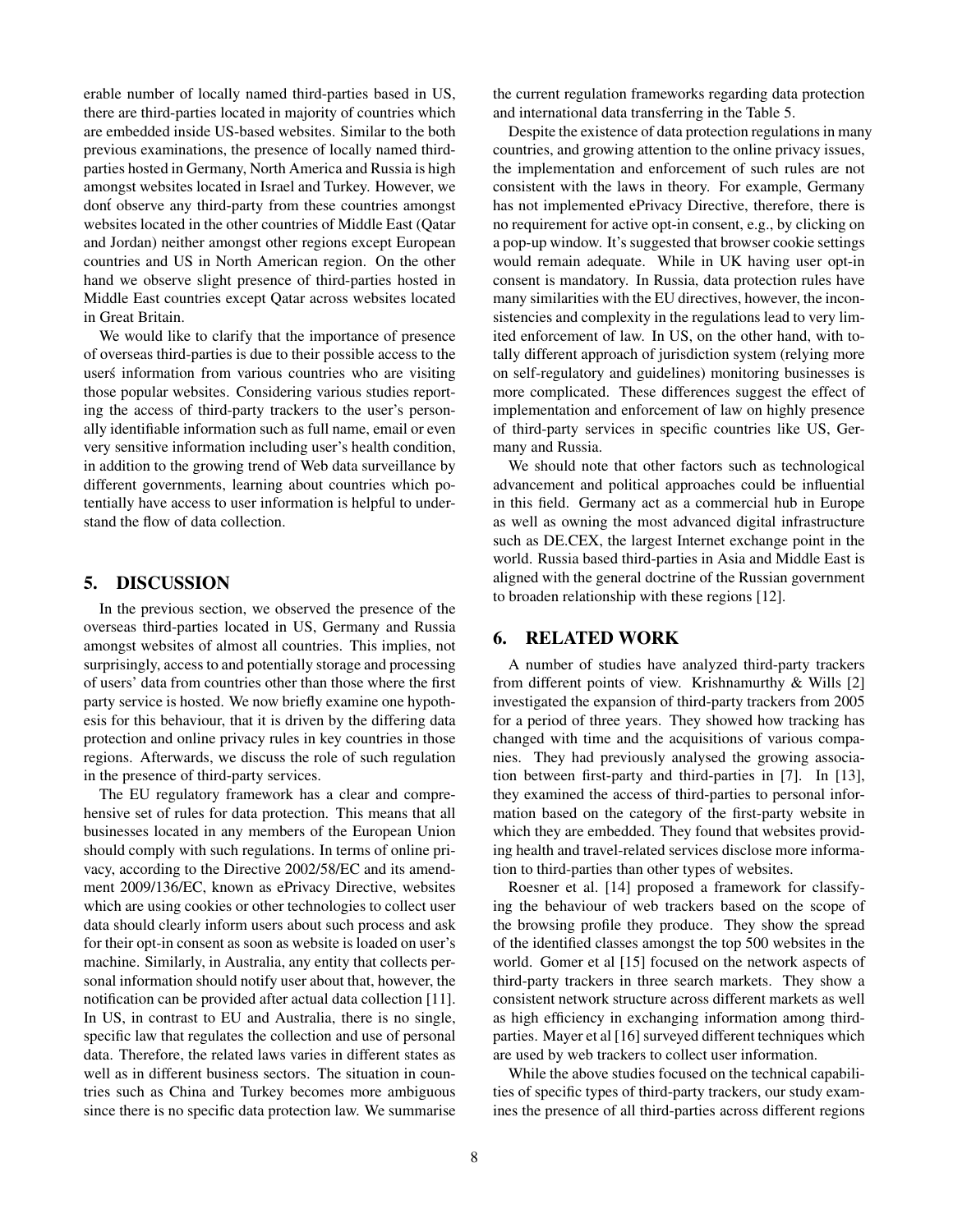| $\vee$ Yes $\star$ No Partial                       |                                                                                                                                                        |                                                                                                                                                                                                                                                                                                        |                                                                                        |                                                                                                                                                                                                                                                    |                                                                                                                                                                                                                                                   |                                                                                                                                                                                             |                                                            |
|-----------------------------------------------------|--------------------------------------------------------------------------------------------------------------------------------------------------------|--------------------------------------------------------------------------------------------------------------------------------------------------------------------------------------------------------------------------------------------------------------------------------------------------------|----------------------------------------------------------------------------------------|----------------------------------------------------------------------------------------------------------------------------------------------------------------------------------------------------------------------------------------------------|---------------------------------------------------------------------------------------------------------------------------------------------------------------------------------------------------------------------------------------------------|---------------------------------------------------------------------------------------------------------------------------------------------------------------------------------------------|------------------------------------------------------------|
| <b>Ouestion</b>                                     | <b>US</b>                                                                                                                                              | DE                                                                                                                                                                                                                                                                                                     | UK                                                                                     | AU                                                                                                                                                                                                                                                 | RU                                                                                                                                                                                                                                                | CN                                                                                                                                                                                          | <b>TR</b>                                                  |
| Existence of data $\blacksquare$<br>protection laws |                                                                                                                                                        | V                                                                                                                                                                                                                                                                                                      | ✓                                                                                      | ✓                                                                                                                                                                                                                                                  | ✓                                                                                                                                                                                                                                                 |                                                                                                                                                                                             | ×                                                          |
| Coverage of pri-Sectoral<br>vacy law                |                                                                                                                                                        | Comprehensive                                                                                                                                                                                                                                                                                          | Comprehensive                                                                          | Comprehensive                                                                                                                                                                                                                                      | Comprehensive                                                                                                                                                                                                                                     | Sectoral                                                                                                                                                                                    | Not applicable                                             |
| tor to enforce the tion<br>privacy laws             | Effective regula- Sectoral regula-                                                                                                                     | tion                                                                                                                                                                                                                                                                                                   | tion                                                                                   | tion                                                                                                                                                                                                                                               | Sectoral regula- National regula- National regula- National regula- None<br>tion                                                                                                                                                                  |                                                                                                                                                                                             | None                                                       |
| Cookie specific $\star$<br>regulation               |                                                                                                                                                        | $\boldsymbol{\nu}$                                                                                                                                                                                                                                                                                     | ✓                                                                                      | $\boldsymbol{\ast}$                                                                                                                                                                                                                                | $\boldsymbol{\ast}$                                                                                                                                                                                                                               | $\boldsymbol{\ast}$                                                                                                                                                                         | $\pmb{\times}$                                             |
| Dealing<br>non-essential<br>cookies                 | with Informing<br>(guideline)                                                                                                                          | user Opt-out mecha- Opt-in<br>via site policy nism (regulation)                                                                                                                                                                                                                                        | (regula-<br>tion)                                                                      | Notifying<br>before or after<br>visiting a site                                                                                                                                                                                                    | user None                                                                                                                                                                                                                                         | None                                                                                                                                                                                        | None                                                       |
| Overseas trans-<br>feral of data                    | through<br>rity safeguards, tion<br>protocols or con-<br>tractual model,<br>different<br>with<br>industrial sectors<br>having different<br>regulations | US entities are li- The data recipi- Adequacy<br>able for adequate ent must ensure sessment of data take "reasonable transferred"<br>protect of data an adequate level protection law steps" to ensure Strasbourg Con- on the nature of requires consent,<br>secu- of data protec- in the relevant the | as-<br>their<br>Corporate Rules data<br>approved<br>the<br>Information<br>Commissioner | Entity<br>or the organi- a cloud service protection<br>sation must get provider is plan- personal data<br>Binding ning on sending<br>overseas.<br>by it should have a<br>national contract in place<br>to make sure<br>data will not be<br>misused | must Data<br>can<br>to<br>principles vention states or data there are though individ-<br>country (outside are not breached other states that certain industrial ual cases may<br>EEA) is required overseas, e.g., if ensure adequate regulations, | be No specific reg- No specific regu-<br>ulation:<br>of $e.g.,$<br>informa-<br>collected<br>tion<br>by<br>commer-<br>banks is<br>cial<br>allowed to<br>not<br>transferred<br>be<br>overseas | based lation other than<br>have additional<br>requirements |

Table 5: Comparison of data protection and data transferring across different countries.

of the world. Kulshrestha et al. [17] show the way in which users in the various parts of the world have different (local and global) interaction on the Twitter social network. Our work is closest to that of Castelluccia et al. [5], which analyse the top 100 most popular sites worldwide across a number of countries, to assess their tracker behaviours. They focused on measuring the penetration of US-based services in different countries, whereas, we, focus on the regional presence of third-party trackers as well as less-known cases.

From a privacy point of view, Ur et al [18] report users' strong concerns about data collection done by ad trackers. Moreover, Bellman et al. [19] showed the significant effect of culture and national regulation on users' privacy concerns and consequently suggests localized privacy policies. In our work, we also show the impact of regional characteristics on the structure of the third-party ecosystem, and suggest to further investigate how privacy policies in this ecosystem are affected by the regional regulatory frameworks in place.

#### 7. CONCLUSIONS

In this paper, we had presented a study of the geographic differences in the third-party ecosystem. We sampled the Alexa top-500 most popular websites in each of 28 countries across widely spread regions of the world: North America, South America, Europe, East Asia, Middle East and Oceania. We examined the global and regional presence of the large, small and atypical third-party services in each region, as well as their penetration into other regions. We exposed connections amongst countries within each region by examining the geographic presence of third-parties that serve a big share of today's web.

Unsurprisingly, we found overall that a small number of international corporations are heavily dominant in all countries and regions. We observed significant differences in the numbers of observed third-parties across regions, with Turkey and Israel in the Middle East region standing out as having considerably more local third-parties than most countries. We observed considerably greater regional dominance of third-parties in Europe and East Asia, perhaps indicating greater commercial collaboration among companies in countries in those regions. In contrast, presence countries in North America is dominated by local third-parties.

We hope that the findings of our study will help better understand the international trade of personal information and accordingly adapt privacy protection solutions. Indeed, we highlighted the potential influence of regulatory constraints on the presence of third-parties. One example is Russia where the complexity and ambiguity of privacy regulation limits their implementation. Our observations suggest that privacy regulation, particularly in the area of cloud computing, requires more attention from the regulatory community.

As further work, we would like to expand the analysis by examining the relationships between the third-party and the peering ecosystems, especially to shed light on the physical presence and deployment of third-parties. Another interesting further work is to examine in details the type of services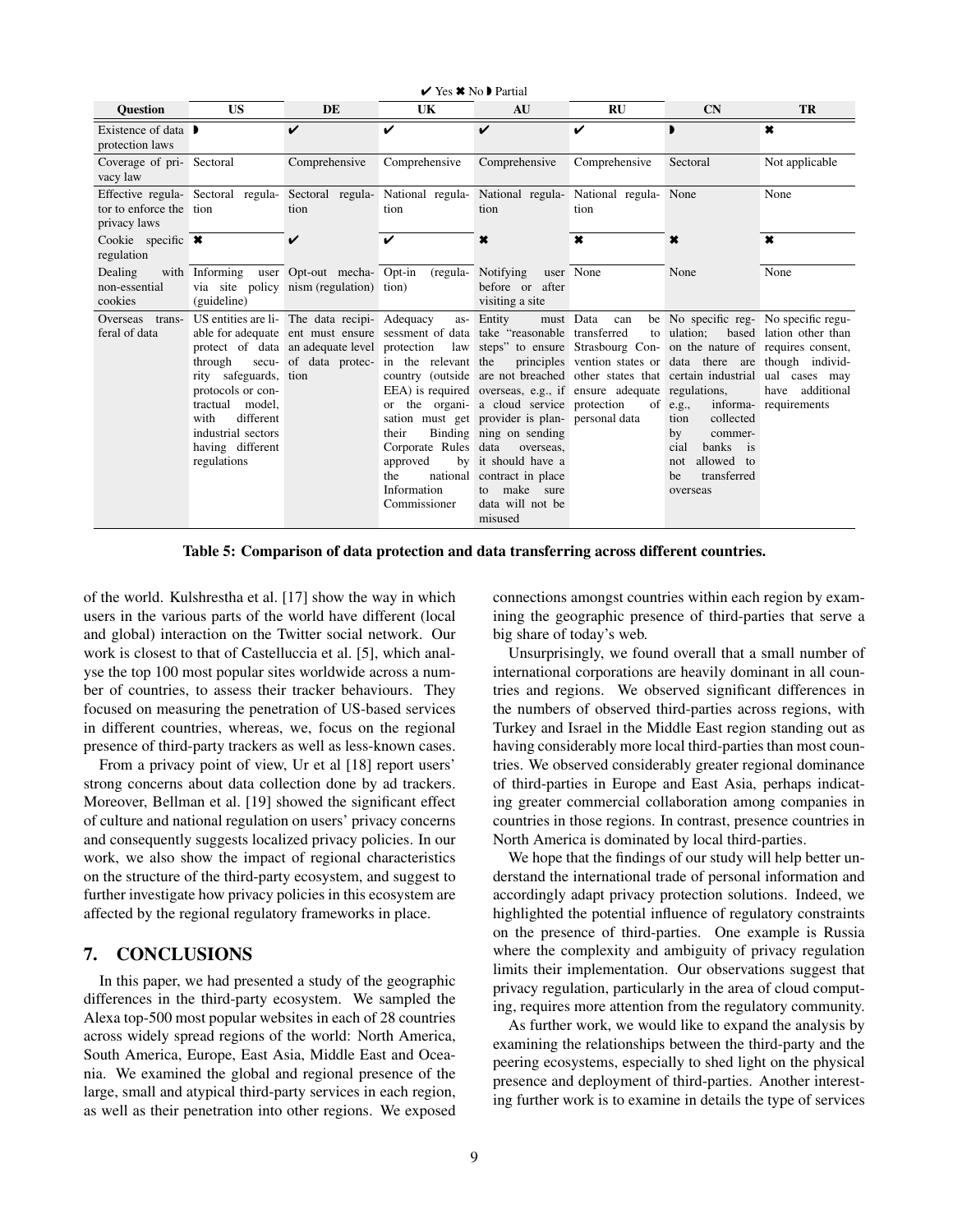provided by third-parties in various regions of the world. Finally, we need to find some way to collect data about these relationships in Africa.

## Acknowledgements

We acknowledge constructive feedback and advice from Balachander Krishnamurthy. This work was funded in part by Horizon Digital Economy Research, RCUK grant EP/G065802/1.

# 8. REFERENCES

- [1] Narseo Vallina-Rodriguez, Jay Shah, Alessandro Finamore, Yan Grunenberger, Konstantina Papagiannaki, Hamed Haddadi, and Jon Crowcroft. Breaking for commercials: characterizing mobile advertising. In *Proceedings of the ACM Internet Measurement Conference (IMC)*, 2012.
- [2] Balachander Krishnamurthy and Craig Wills. Privacy diffusion on the web: a longitudinal perspective. In *Proceedings of the 18th international conference on World Wide Web (WWW)*, pages 541–550, New York, NY, USA, 2009. ACM.
- [3] Marjan Falahrastegar, Hamed Haddadi, Steve Uhlig, and Richard Mortier. The rise of panopticons: Examining region-specific third-party web tracking. In Alberto Dainotti, Anirban Mahanti, and Steve Uhlig, editors, *Traffic Monitoring and Analysis*, volume 8406 of *Lecture Notes in Computer Science*, pages 104–114. Springer Berlin Heidelberg, 2014.
- [4] NSA using Google's online ad tracking tools to spy on web users. http://www.computing.co.uk/ctg/news/ 2318698/nsa-using-googles-online-ad-/trackingtools-to-spy-on-web-users.
- [5] Claude Castellucia, Stephane Grumbach, and Lukasz Olejnik. Data Harvesting 2.0: from the Visible to the Invisible Web. In *The 12th Workshop on the Economics of Information Security*, Washington, DC, USA, June 2013.
- [6] Balachander Krishnamurthy. I know what you will do next summer. *SIGCOMM Comput. Commun. Rev.*, 40(5):65–70, October 2010.
- [7] Balachander Krishnamurthy and Craig E. Wills. Generating a privacy footprint on the Internet. In *Proceedings of the 6th ACM SIGCOMM conference on Internet measurement*, IMC '06, pages 65–70, New York, NY, USA, 2006. ACM.
- [8] PlanetLab. Planetlab: An open platform for developing, deploying and accessing planetary-scale services. https://www.planet-lab.org/.
- [9] Web index. http://thewebindex.org/.
- [10] Collusion Firefox add on. Collusion firefox add-on. http://collusion.toolness.org/.
- [11] Australian privacy principle 5 notification of the collection of personal information. http://www.oaic.gov.au/images/documents/ privacy/engaging-with-you/current-privacy-

consultations/Draft-APP-Guidelines-2013/ Draft\_APP\_Guidelines\_Chapter\_5\_APP\_5.pdf.

- [12] Richard Connolly. The other pivot to asia and why success in china is not all it seems for putins russia. https://theconversation.com/the-other-pivot-toasia-and-why/-success-in-china-is-not-all-it/ seems-for-putins-russia-27039/.
- [13] Balachander Krishnamurthy, Konstantin Naryshkin, and Craig Wills. Privacy leakage vs. protection measures: the growing disconnect. In *Proceedigs of the Web 2.0 Security and Privacy Workshop*, 2011.
- [14] Franziska Roesner, Tadayoshi Kohno, and David Wetherall. Detecting and defending against third-party tracking on the web. In *USENIX Symposium on Networking Systems Design and Implementation (NSDI)*. USENIX, 2012.
- [15] Richard Gomer, Eduarda Mendes Rodrigues, Natasa Milic-Frayling, and M.C. Schraefel. Network analysis of third party tracking: User exposure to tracking cookies through search. *Web Intelligence and Intelligent Agent Technology, IEEE/WIC/ACM International Conference on*, 1:549–556, 2013.
- [16] Jonathan R. Mayer and John C. Mitchell. Third-party web tracking: Policy and technology. In *Proceedings of the 2012 IEEE Symposium on Security and Privacy*, SP '12, pages 413–427, Washington, DC, USA, 2012. IEEE Computer Society.
- [17] Juhi Kulshrestha, Farshad Kooti, Ashkan Nikravesh, and Krishna P. Gummadi. Geographic Dissection of the Twitter Network. In *In Proceedings of the 6th International AAAI Conference on Weblogs and Social Media (ICWSM)*, Dublin, Ireland, June 2012.
- [18] Blase Ur, Pedro Giovanni Leon, Lorrie Faith Cranor, Richard Shay, and Yang Wang. Smart, useful, scary, creepy: Perceptions of online behavioral advertising. In *Proceedings of the Eighth Symposium on Usable Privacy and Security*, SOUPS '12, pages 4:1–4:15, New York, NY, USA, 2012. ACM.
- [19] Steven Bellman, Senior Lecturer, Eric J. Johnson, Stephen J. Kobrin, William H. Wurster, Professor Multinational Management, and Gerald L. Lohse. G.: International differences in information privacy concerns: A global survey of consumers. *The Information Society*, pages 313–324, 2004.

## APPENDIX

## Appendix A

The full list of the identified family companies is shown in table 6.

# Appendix B

The heat map in Figure 7 shows that the most of third-parties with CCTLDs are physically located in a country where their CCTDL point to. The  $y$ -axis represents the location of a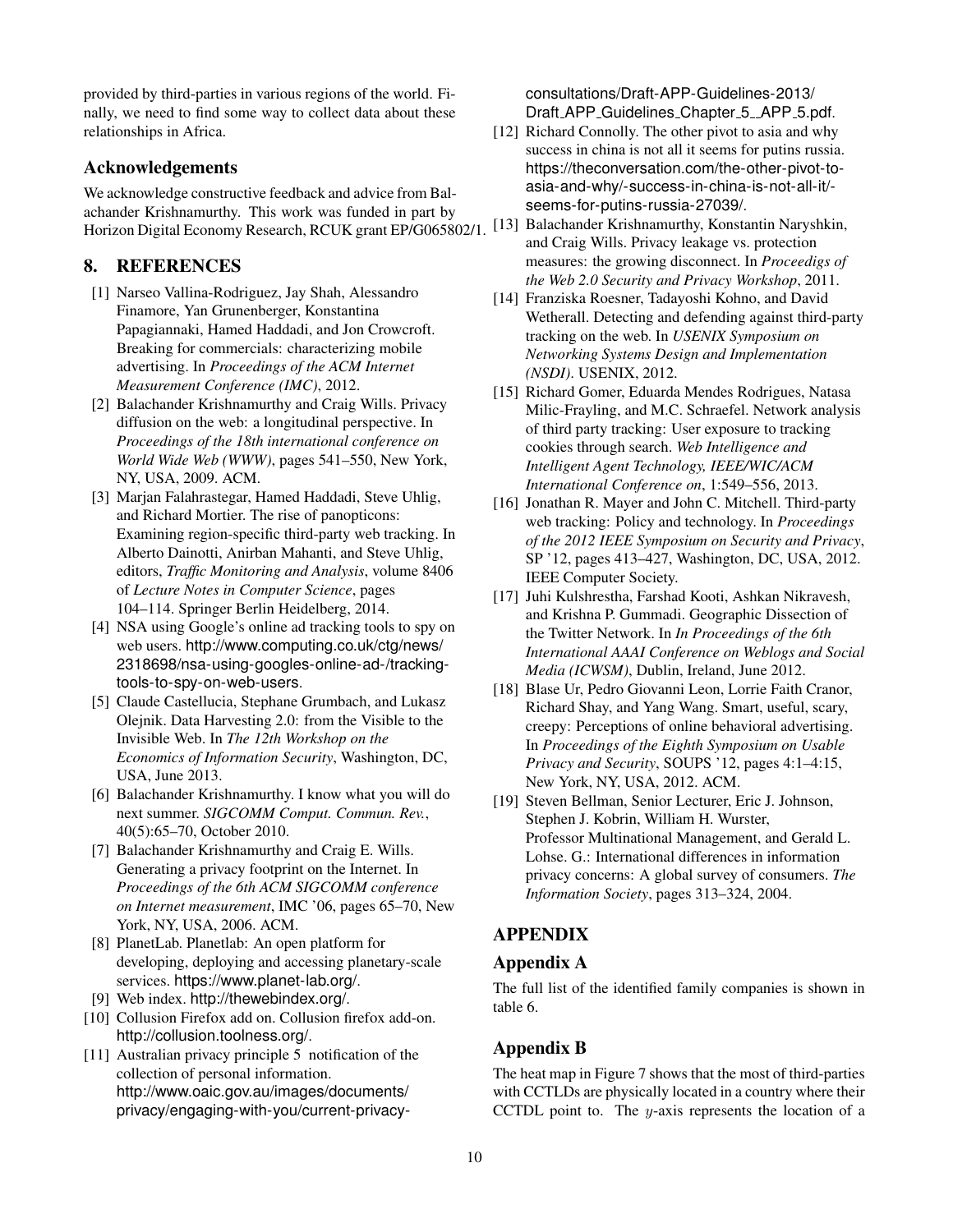| Google                                |                            |                                     |                             |                            |                                |  |  |
|---------------------------------------|----------------------------|-------------------------------------|-----------------------------|----------------------------|--------------------------------|--|--|
| <b>DoubleClick</b>                    | <b>YouTube</b>             | <b>Blogger</b>                      | Other Acqn                  | <b>Google Specific</b>     |                                |  |  |
| doubleclick.net                       | youtube.com                | blogblog.com                        | android.com                 | ajax.googleapis.com        | googlesyndication<br>.com      |  |  |
| doubleclick.com                       | youtube.googleapis<br>.com | blogger.com                         | channelintelligence<br>.com | content.googleapis<br>.com | googletagmanager<br>.com       |  |  |
| 2mdn.net                              | voutube-nocookie<br>.com   | blogger-comments<br>.googlecode.com | eedburner.com               | fonts.googleapis.com       | googleusercontent<br>.com      |  |  |
| ytimg.com                             |                            | blogspot.com                        | gmodules.com                | goo.gl                     | googlevideo.com                |  |  |
|                                       |                            | wordtechnews<br>.blogspot.com       | invitemedia.com             | googleadservices<br>.com   | gstatic.cn                     |  |  |
|                                       |                            | ggpht.com                           | orkut.com                   | googleadsserving.cn        | gstatic.com                    |  |  |
|                                       |                            |                                     | recaptcha.net               | google-analytics.com       | javaplugins<br>.googlecode.com |  |  |
|                                       |                            |                                     | urchin.com                  | googleapis.com             | maps.googleapis.com            |  |  |
|                                       |                            |                                     |                             | googlecode.com             | translate.googleapis<br>.com   |  |  |
|                                       |                            |                                     |                             | google.com                 | www.googleapis.com             |  |  |
|                                       |                            |                                     |                             |                            | googlecommerce.com             |  |  |
|                                       |                            |                                     | <b>AOL</b>                  |                            |                                |  |  |
| Advertising.com                       | <b>Huffington Post</b>     | Other Acqn                          |                             | <b>AOL</b> Specific        |                                |  |  |
| advertising.com                       | huffingtonpost.com         | 5min.com                            | aolcdn.com                  | advertising.aol.com        |                                |  |  |
| adsonar.com                           | huffpo.net                 | tacoda.com                          | aol.com                     | atwola.com                 |                                |  |  |
|                                       | huffpost.com               | goviral-content.com                 | srvntrk.com                 | blogsmithmedia.com         |                                |  |  |
|                                       |                            | mirabilis.com                       | mqcdn.com                   |                            |                                |  |  |
|                                       |                            | pictela.net                         | mapquestapi.com             |                            |                                |  |  |
| <b>Conversant (former ValueClick)</b> |                            |                                     |                             |                            |                                |  |  |
| <b>Commission</b><br><b>Junction</b>  | <b>Media Plex</b>          | Other Acqn                          |                             | <b>Conversant Specific</b> |                                |  |  |
| yceml.net                             | mediaplex.com              | dotomi.com                          | conversantmedia.com         |                            |                                |  |  |
| ftjcfx.com                            | lduhtrp.net                |                                     | apmebf.com                  |                            |                                |  |  |
| tqlkg.com                             |                            |                                     | awltovhc.com                |                            |                                |  |  |
| qksrv.net                             |                            |                                     | kdukvh.com                  |                            |                                |  |  |
|                                       |                            |                                     | Yahoo                       |                            |                                |  |  |
| <b>Flicker</b>                        | <b>Yield Manager</b>       |                                     | Other Acqn                  |                            | <b>Yahoo Specific</b>          |  |  |
| flickr.com                            | yieldmanager.com           | bluelithium.com                     | overture.com                | yahooapis.com              | yimg.com                       |  |  |
| staticflickr.com                      | yldmgrimg.net              | maktoob.com                         | xtendmedia.com              | yahoo.net                  | sstatic.net                    |  |  |
|                                       |                            |                                     |                             |                            | zenfs.com                      |  |  |

Table 6: Hierarchical presentation of top four big companies, acquisitions and their third-party trackers.

third-party according to its country code, and the  $x$ -axis represents the physical location of the third-party. Darker colours indicate greater presence.